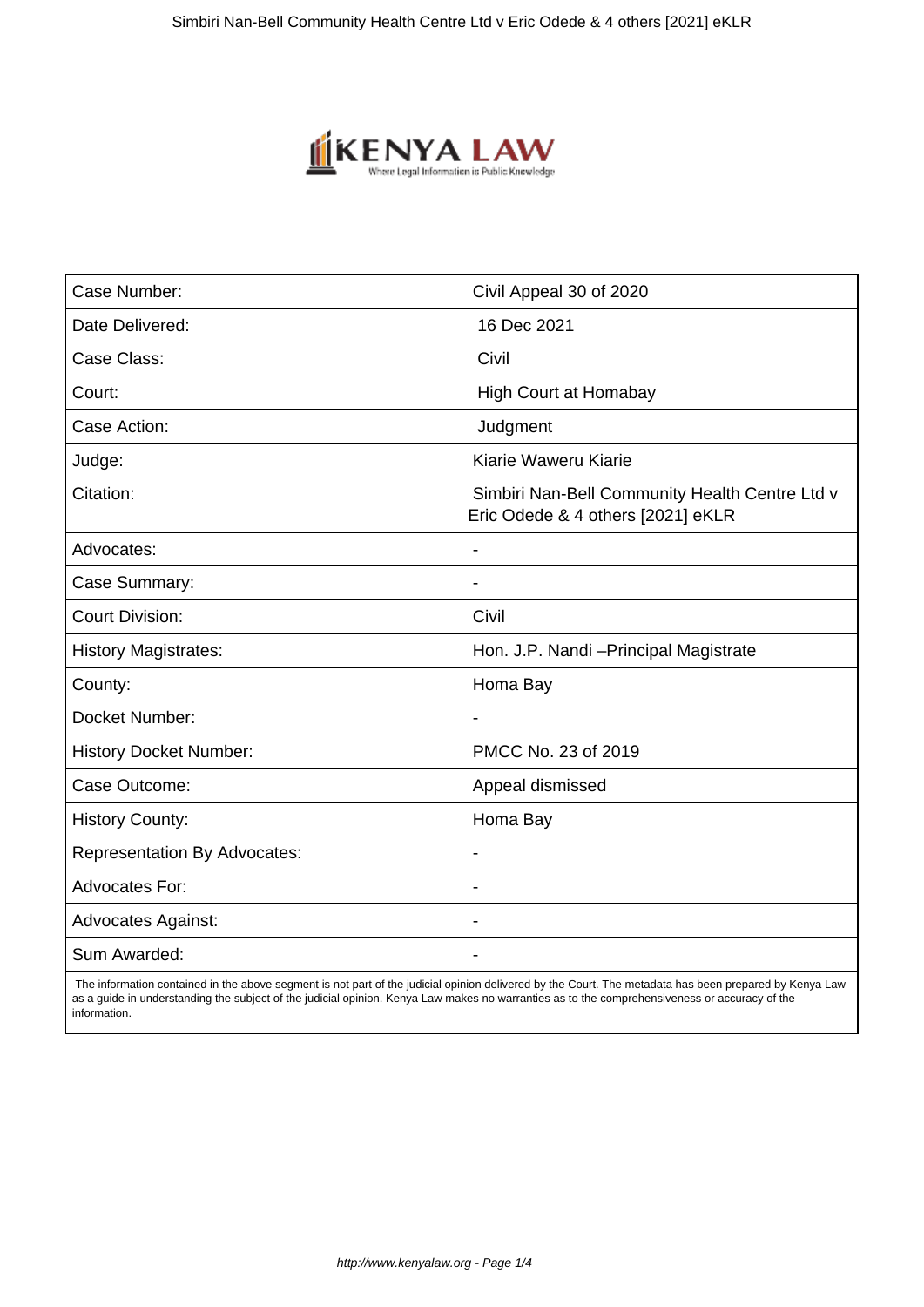# **REPUBLIC OF KENYA**

# **IN THE HIGH COURT OF KENYA AT HOMA BAY**

#### **CIVIL APPEAL NO.30 OF 2020**

*[Formerly Migori High Court HCCA No. 32 of 2020]*

## **BETWEEN**

# **SIMBIRI NAN-BELL COMMUNITY HEALTH CENTRE LTD.........APPELLANT**

### **AND**

*(Being an Appeal from the Ruling and Order in Oyugis Principal Magistrate's PMCC No. 23 of 2019 by Hon. J.P. Nandi –Principal Magistrate)*.

### **JUDGMENT**

1. Simbiri Nan-Bell Community Health Centre Ltd, the appellant herein was the plaintiff in Oyugis Principal Magistrate's PMCC No. 23 of 2019. She had sued the respondents and was seeking the following orders:

a) An injunction order be issued permanently restraining the  $1^{st}$ ,  $2^{nd}$ ,  $3^{rd}$ ,  $4^{th}$  and  $5^{th}$  defendants herein either by themselves, servants, agents and/or any other person claiming authority under any of them from operating, managing and/or accessing Equity Bank account No.1500xxxx and/or any other Bank account plaintiff opened anywhere within the Republic of Kenya and all the funds received by the Defendants and still held in the afore stated fraudulent account be transferred back to the plaintiff's official Bank Account number 0119xxxx – Cooperative Bank Oyugis branch, and National Hospital Insurance Fund (Homa Bay Branch) to redirect all payments due and payable to the plaintiff to the 0119xxxx – Co-operative Bank Oyugis Branch.

b) The plaintiff also seek for an order directing the Defendants to render accounts and refund reimburse and/or pay to the Plaintiff all the money they (Defendants) have received through the Bank account number 1500xxxx, on behalf of and account of the Plaintiff failure to which the Plaintiff be at liberty to levy execution against the Defendants personally, jointly and severally for the deposits received on account of the Plaintiff.

c) An injunction order be issued permanently restraining the  $1<sup>st</sup>$ ,  $2<sup>nd</sup>$  and  $3<sup>rd</sup>$  defendants herein, either by themselves, servants, agents and/or any other person claiming authority under any of them from wrongfully and or lawfully interfering with the customers, employees, hospital property and/or Health Facility of the plaintiff ant her hospital situated at Simbiri village near Kosele Township on parcel Numbers Central Kasipul/Kawere/Kamagak/2041 & 2043, and the OCS Kosele Police Station to oversee and implement eviction and enforce and/or ensure compliance with the directions of this court.

d) Costs of the incidentals to this suit.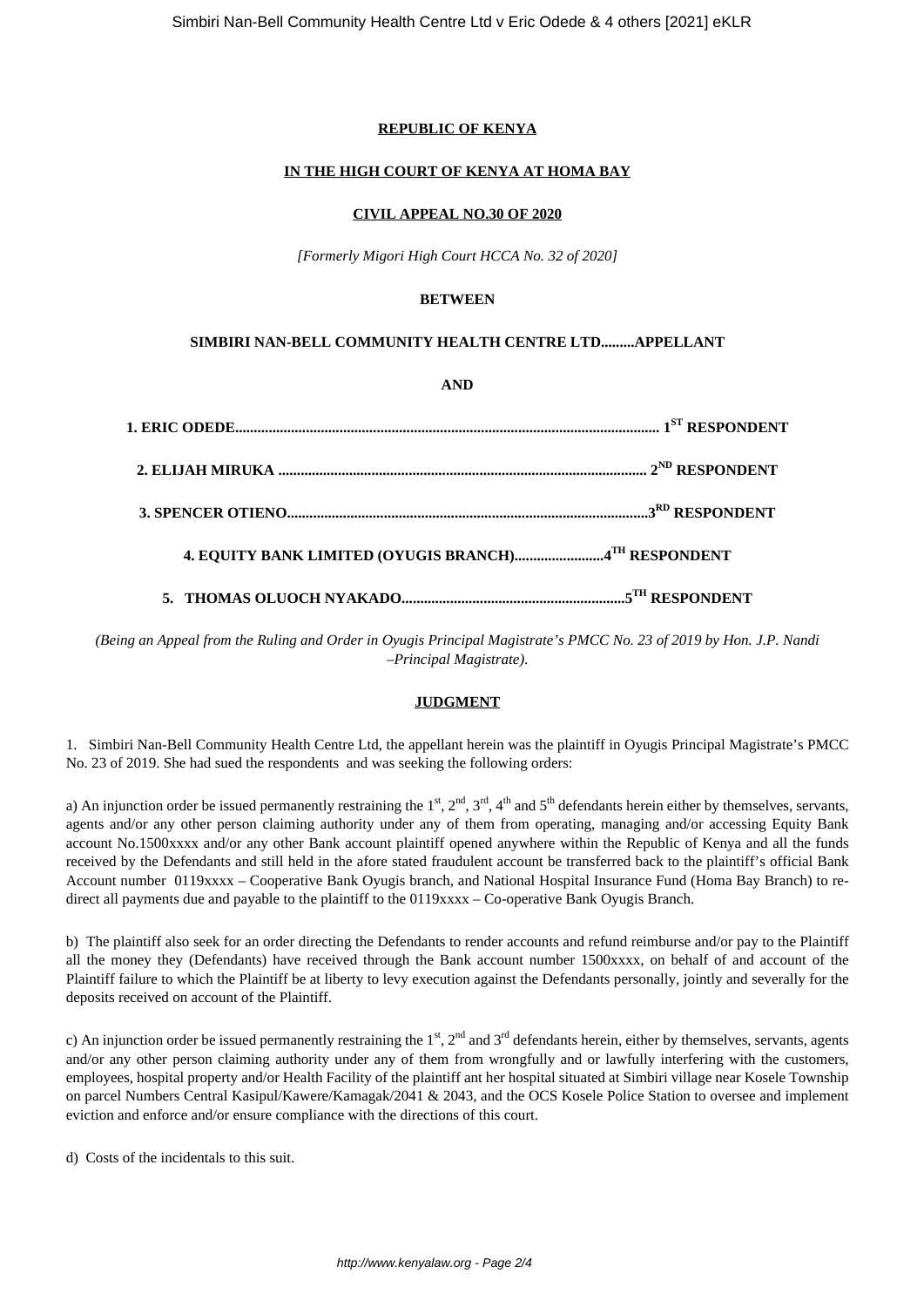2. By an application dated  $10<sup>th</sup>$  May, 2019 the applicant was seeking for an injunction among other orders directed at the respondents herein. The application was declined.

3. The appellant was aggrieved by the said ruling and order and filed this appeal. She was represented by the firm of O. M. Otieno & Company Advocates. the following grounds of appeal were raised:

a) The trail magistrate erred in law by failing to grant prayers 2, 3, 4, 5, 6, 7, 8, and 9 of the application dated the  $10<sup>th</sup>$  day of May 2019, or the application under consideration, notwithstanding the clear evidence that the appellant and its directors were the sole and absolute owners of Land parcel number Central Kasipul/Kawere/Kamagak/2041 & 2043, together with developments thereon, with superior and indefeasible rights.

b) The learned trial magistrate erred in law by failing to exercise his discretion in favour of the appellant notwithstanding strong, compelling and prima-facie case established and demonstrated by the appellant which called for the grant of mandatory injunction besides other orders sought by the appellant in the application.

c) The learned trial magistrate erred in law by declining to grant the application and condoning, furthering and perpetuating criminal and illegal activities of the respondents which are expressly prohibited by the Mandatory provisions of Sections 13  $\&$  22(1) of the Medical Practitioners and Dentist Act.

d) The learned trial magistrate erred in law when he unreasonably withheld the exercise of his discretion thereby exposing the public to risks and great danger by authorizing strangers and unlicensed amorphous group to take up the appellant's property and assumed management and misappropriation of funds contrary to law.

e) The decision of the learned trial magistrate is contrary to law and rights to property as coded by the law and the constitution.

f) That the learned trial magistrate erred in law when he misapprehended the principle applicable in grant of injunctions thereby occasioning miscarriage of justice.

4. The 1<sup>st</sup>, 2<sup>nd</sup> 3<sup>rd</sup> and 5<sup>th</sup> respondents were represented by the firm of H. Obach & Partners, Advocates who raised an issue of jurisdiction to transfer this matter to this court.

5. This Court is the first appellate court. I am aware of my duty to evaluate the entire evidence on record bearing in mind that I had no advantage of seeing the witnesses testify and watch their demeanor. I will be guided by the pronouncements in the case of **Selle vs. Associated Motor Boat Co. Ltd. [1965] E.A. 123**, where it was held that the first appellate court has to reconsider and evaluate the evidence that was tendered before the trial court, assess it and make its own conclusions in the matter.

6. I have looked at the pleadings and though in the lower court this matter was described as a land matter, the pleadings are clear that this was not a land matter. It was therefore wrongly filed in the Environment and Land Court at Migori. In **Equity Bank Limited v Bruce Mutie Mutuku t/a Diani Tour & Travel [2016] eKLR** Kasango J held:

……**An incompetent suit cannot be transferred because to transfer it would be to transfer that which lacks life**. **Thus far I am in agreement with the respondent's authorities.**

Earlier the Court of Appeal in the case Joseph Muthee Kamau & Another vs. David Mwangi Gichuru & Another [2013] eKLR stated:

**When a suit has been filed in a court without jurisdiction, it is a nullity. Many cases have established that; the most famous being the case of** Kagenyi v. Musirambo [1968] EA 43**. The same would apply to pecuniary jurisdiction in a claim of special damages where the liquidated sum claimed exceeds the court's pecuniary jurisdiction. However, this does not apply to the present case in a claim for general damages where it is the respondents who appointed, through their own assessment, what the amount of damages they would claim. The respondents are permitted to limit the amount of general and special damages they would like to claim in order to bring themselves within the pecuniary jurisdiction of a particular court.**